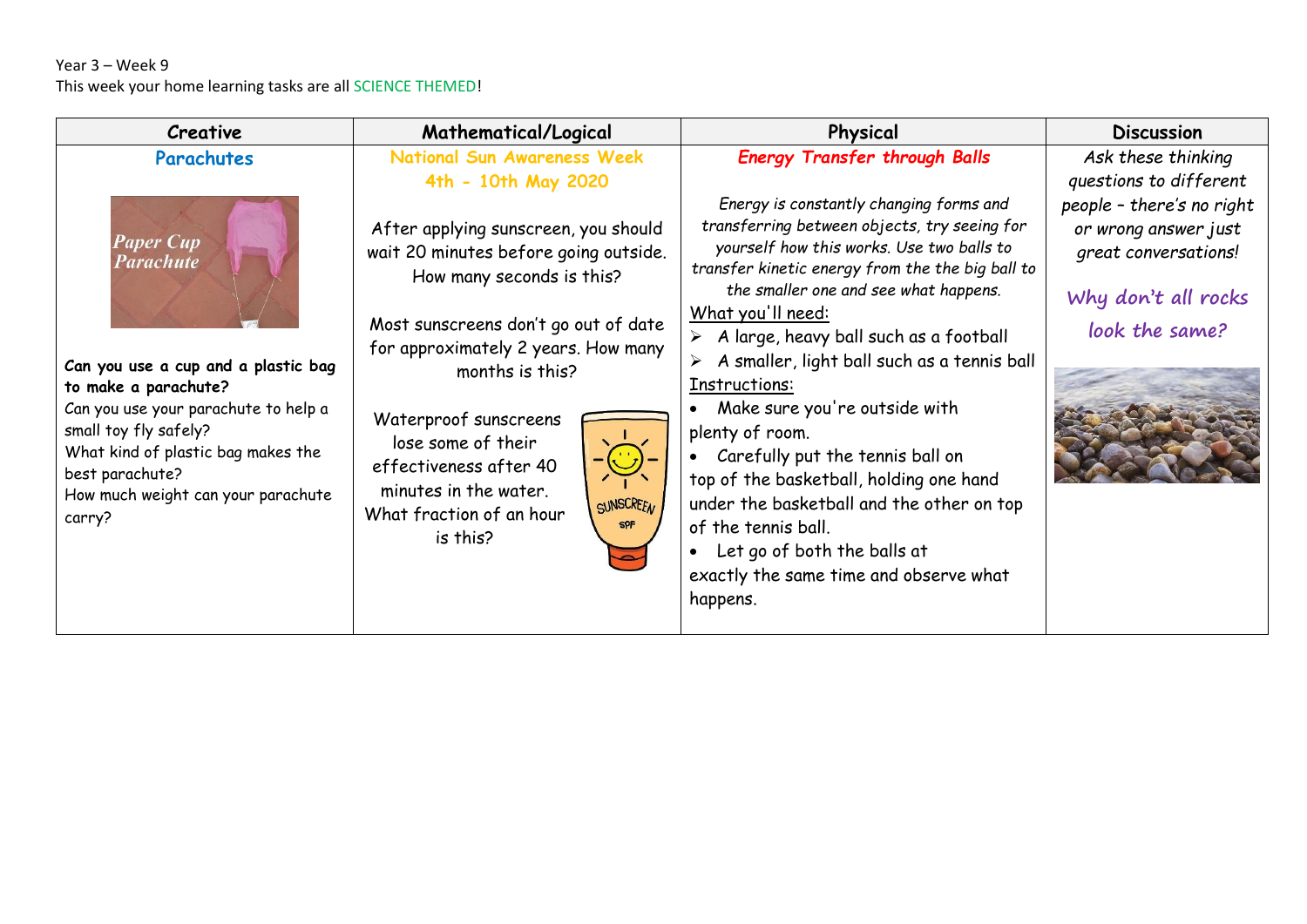#### **Making Music with Water**

Have you ever tried making music with glasses or bottles filled with water?

What you'll need:

- $\geqslant$  5 or more drinking glasses
- Water
- $\triangleright$  Wooden stick such as a pencil Instructions:

 $\triangleright$  Line the glasses up next to each other and fill them with different amounts of water. The first should have just a little water while the last should almost full, the ones in between should have slightly more than the last.  $\triangleright$  Hit the glass with the least amount of water and observe the sound, then hit the glass with the most water, which makes the higher sound?

 $\triangleright$  Hit the other glasses and see what noise they make, see if you can get a tune going by hitting the glasses in a certain order.



**Let's Fly Away**

Can you measure the distance? What measurements could you use? (m. cm, steps, books, pencils etc)



Will the distance change if the aeroplane is a different size?



### **Test Your Dominant Side**

*Check out this cool experiment that will teach you more about how your body and brain work together. Test your dominant side by completing a series of challenges.* Instructions:

 $\triangleright$  Write 'left' or 'right' next to each task depending on what side you used/favoured.

 $\triangleright$  When you've finished all the challenges review your results and make your own conclusions about which is your dominant eye, hand and foot.

# **Eye tests:**

1. Which eye do you use to wink?

2. Which eye do you use to look

through the empty tube?

### **Hand/Arm tests:**

1. Which hand do you use to write?

2. Pick up the cup of water, which hand did you use?

3. Throw the ball, which arm did you use?

# **Foot/Leg tests:**

1. Run forward and jump off one leg, which did you jump off?

2. Drop the ball on the ground and kick

it, which foot did you use?

# **How can you tell if something is a plant?**



How are plants and animals different? Are all plants the same? What makes plants so special?